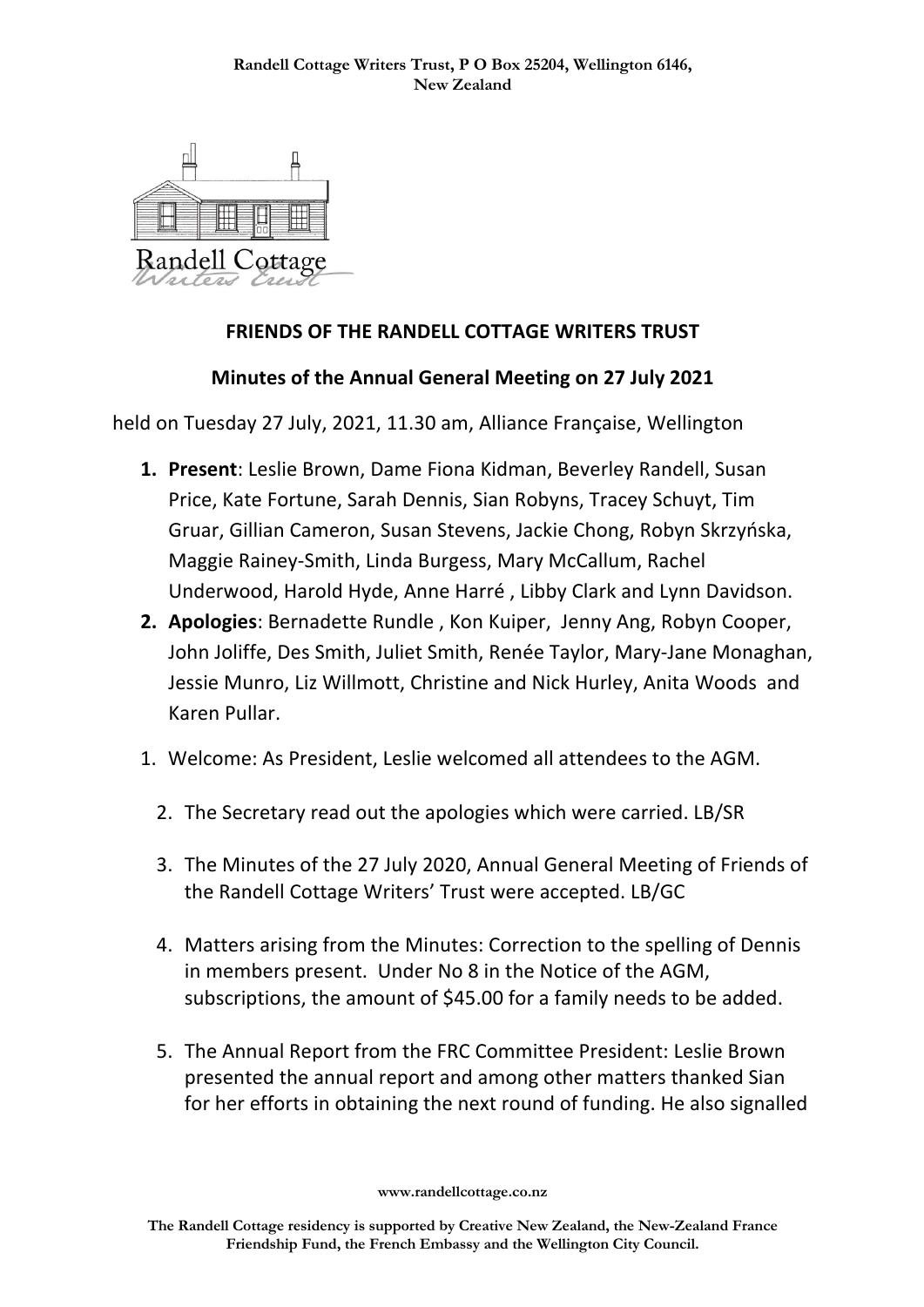that the date for the resident writer's National Library Event was being planned. Carried. LB/FK

- 6. Sarah announced that Amaury da Cunha's book, written during his residency in Wellington, had been published in Paris and copies would arrive in NZ soon. Tim also mentioned that Ruby Solly's book had been published earlier in the year.
- 7. The Annual Financial Statements from the Treasurer: Tracey Schuyt presented the 2021 financial position, commenting that we had made a profit of \$2, 167.37 and the recent money from subscriptions had been transferred into the savings account.

Rachel Underwood asked about the amount of donations and how they were acknowledged. Tracey replied that most people added it to their subscription and receipts were duly sent out. To Kate Fortune's question if the koha was related to the National Library event Tracey replied that it was. Carried LB/RS

8. Recommendation of the annual subscriptions for the year (2022/23): that subscriptions for 2022/23 remain at \$15.00 for seniors/students, \$30.00 for individuals, \$45.00 for joint/ families and \$60.00 for businesses, as set at the 2021 AGM. Carried FK/KF.

Fiona moved a vote of thanks to Tracey which was received with acclamation. 8.Election of the Officers of the Society:

President: **Leslie Brown re-elected unanimously** as **President**. FK/KF Treasurer: **Tracey Schuyt** re-elected unanimously as **Treasurer**.LB/FK Secretary: **Robyn Skrzyńska** re-elected unanimously as **Secretary**. LB/McC 9.Election of at least **three** Ordinary Members of the Executive Committee. **Gillian Cameron, Susan Stevens, Dame Fiona Kidman and Tim Gruar** were nominated and elected en bloc as ordinary members of the Committee. LB/RU Leslie expressed our thanks to Sian Robyns who was standing down from the committee after having held many roles over the last 10 years. She remains active as a Trustee of the Trust.

NB In accordance with the Rules of the Friends the Chair of the Trustees is automatically on the Friends' Committee. This will be the incoming Chair, Christine Hurley.

11. Life Membership for Beverley Randell & Susan Price. In nominating Beverley and Susan to Life Membership of the Friends, Leslie mentioned his long friendship with Hugh, Beverley and Susan, starting with the publication of his father's book " The Rise of NZ Labour" , published by Price Milburn. He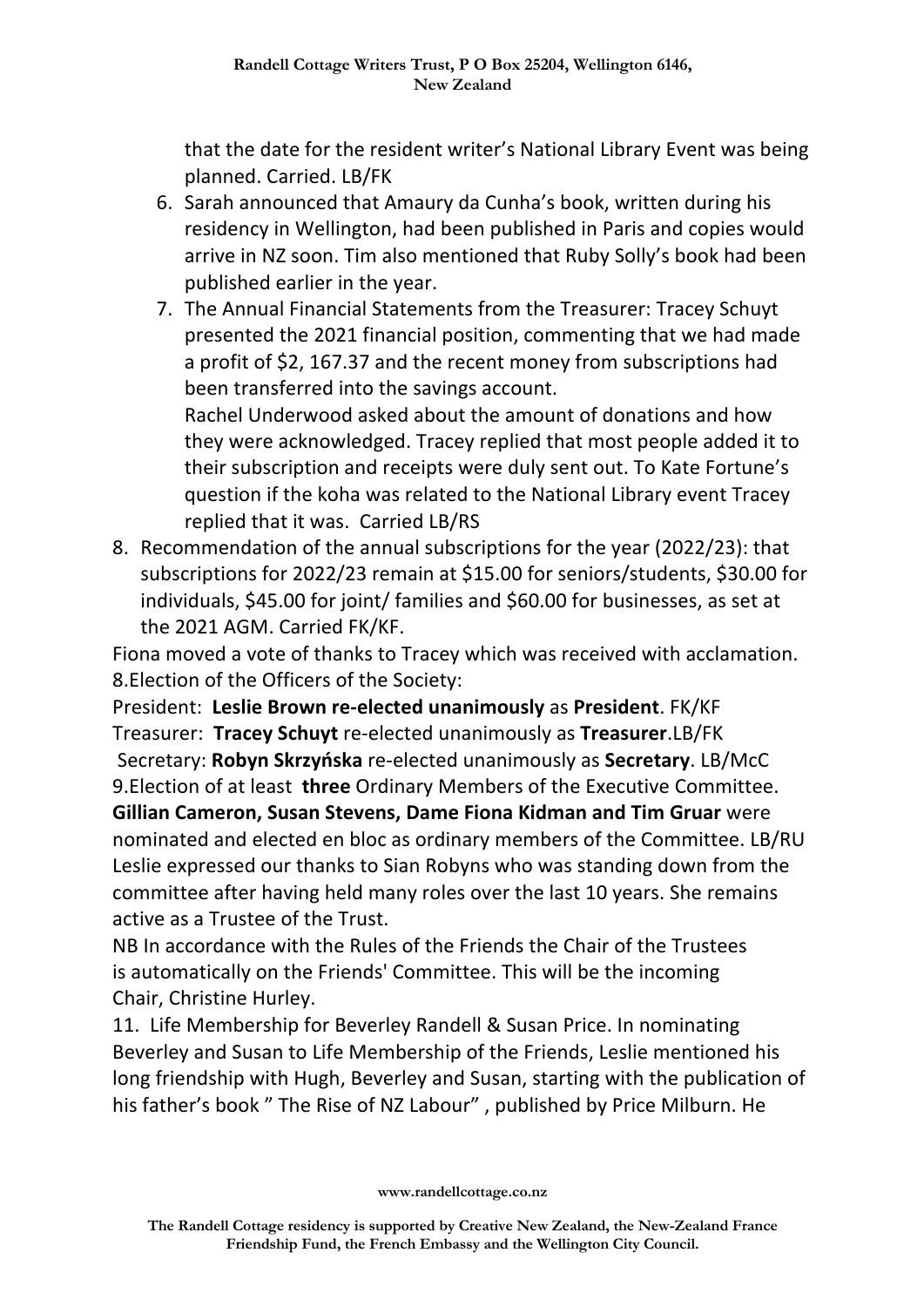mentioned the publication of Beverley's book "A Crowded Thorndon Cottage", Susan's gift of Chevening and the purchase of the Cottage as well as the Te Papa collection of objects found on the site of the cottage during its renovation.

Nominated by Leslie Brown and seconded by Sarah Dennis who endorsed what Leslie had said, reiterating the immense debt the Trust and Friends owe to Beverley, Susan and Hugh for their generosity in donating the cottage and enabling the Writers Trust to be established and underlining our commitment to maintain the spirit of their legacy. Carried unanimously.

Susan replied expressing her gratitude to all around the table for their support of the idea for the two residencies. Beverly explained how the purchase of the Cottage had come about and endorsed the reciprocal arrangement expressing her delight that it had brought so much happiness to so many.

She graciously handed over four of their publications for the Cottage: A Crowded Thorndon Cottage, Old Wellington in Colour, Wellington at Work and Beverly's latest, Heart of Flame. Beverley also acknowledged the connection with Leslie, being that his father, Bruce Brown, had been best man at Hugh's and Beverley's wedding.

- Beverley and Susan noted cottage, in rundown condition, was on the market.

- cemented deal with Neil Harrap who purchased it and sold it to the Prices.

- engaged heritage architect, Martin Hill, to commence renovations.

- heard that Dame Fiona and others were looking for a writers' residence in Wellington.

- made the generous offer of the renovated cottage to that group and handed over the keys.

Rachel Underwood moved that the story of how Neil Harrap was involved in the purchase be minuted. RU/KF

12.Any other business:

Mary McCallum introduced the author, Anne Harré, née Falkner, who had been an early member of the Trust. She had just published her first novel, The Leaning Man, and generously donated a copy of her book to the Cottage. Leslie thanked Mary for bringing her along.

Leslie finished with mention of the events planned for the 20<sup>th</sup> anniversary in 2022: a garden party, a reception to be held by the French Embassy, a publication and a birthday cake.

The business part of the meeting was followed by a conversation with our resident NZ writer, **Lynn Davidson,** which was ably chaired by **Sian Robyns.**